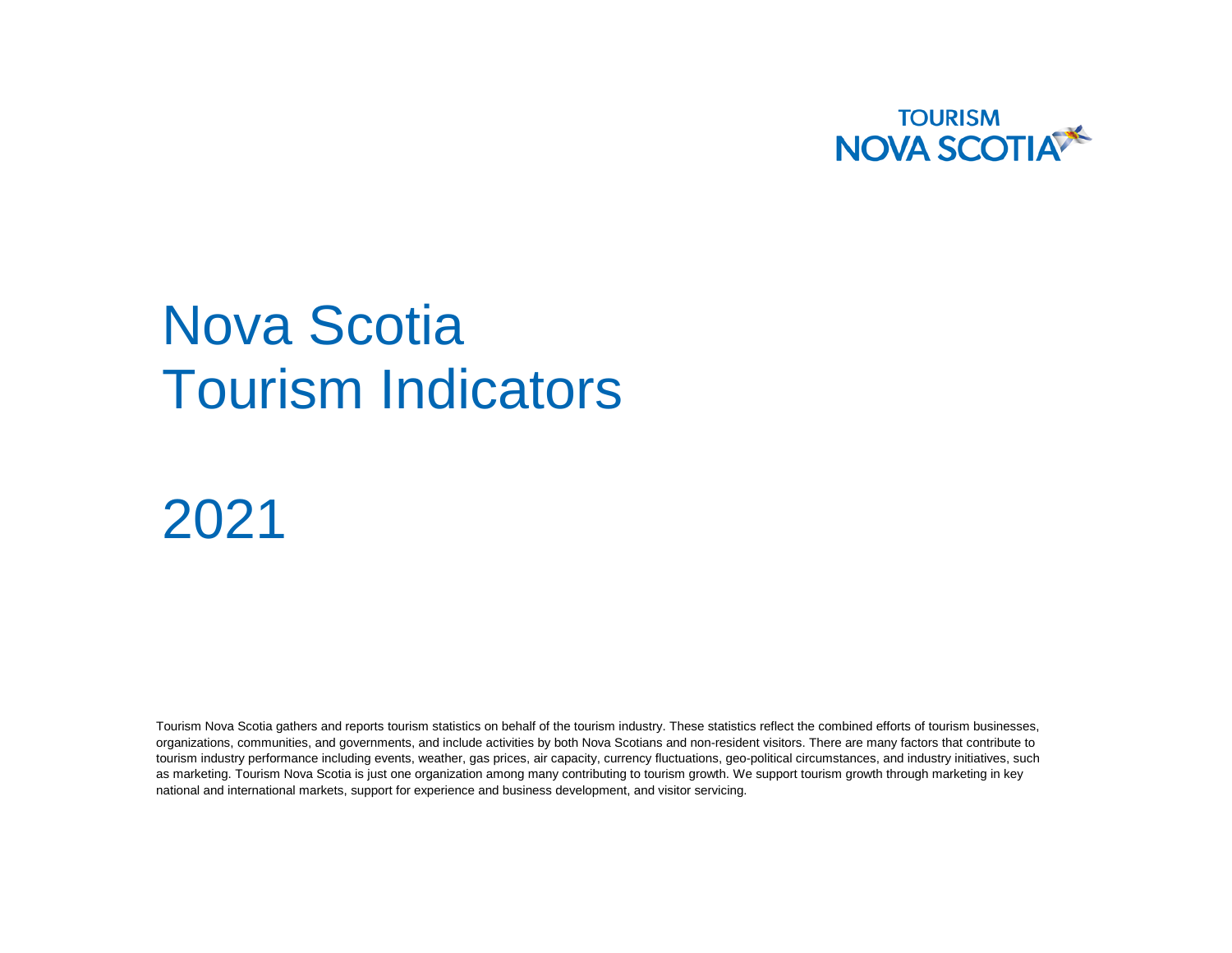| <b>2021 Tourism Visitation</b>                                                                                                                                                                                                                                                                              | <b>YTD</b> | Jan                      | Feb            | Mar            | Apr            | May          | Jun                      | Jul            | Aug   | Sep   | Oct            | Nov              | <b>Dec</b>   |
|-------------------------------------------------------------------------------------------------------------------------------------------------------------------------------------------------------------------------------------------------------------------------------------------------------------|------------|--------------------------|----------------|----------------|----------------|--------------|--------------------------|----------------|-------|-------|----------------|------------------|--------------|
| Visitor Entries ('000s)                                                                                                                                                                                                                                                                                     |            |                          |                |                |                |              |                          |                |       |       |                |                  |              |
| Road Visits by Entry Point                                                                                                                                                                                                                                                                                  | 639        | 12                       | 12             | 16             | 19             | 10           | 20                       | 120            | 180   | 97    | 63             | 53               | 36           |
| % Change from same period 2020                                                                                                                                                                                                                                                                              | $-1$       | $-81$                    | $-83$          | $N/A^*$        | $N/A*$         | $N/A^*$      | $N/A^*$                  | $N/A^*$        | 93    | 67    | $\overline{4}$ | 10               | 133          |
| % Change from same period 2019                                                                                                                                                                                                                                                                              | $-59$      | $-83$                    | $-83$          | $-82$          | $-79$          | $-91$        | $-86$                    | $-56$          | $-37$ | $-23$ | $-44$          | $-38$            | $-53$        |
| Amherst/Tidnish                                                                                                                                                                                                                                                                                             | 546        | 11                       | 12             | 16             | 18             | 9            | 18                       | 105            | 151   | 76    | 51             | 47               | 32           |
| % Change from same period 2020                                                                                                                                                                                                                                                                              | N/A        | $-82$                    | $-83$          | N/A            | N/A            | N/A          | N/A                      | N/A            | 87    | 58    | $-1$           | 9                | 124          |
| % Change from same period 2019                                                                                                                                                                                                                                                                              | $-59$      | $-83$                    | $-83$          | $-82$          | $-79$          | $-91$        | $-86$                    | $-54$          | $-35$ | $-25$ | $-48$          | $-42$            | $-55$        |
| North Sydney                                                                                                                                                                                                                                                                                                | 28         | $\mathbf{1}$             | $\sim$ $\sim$  | $\sim$         | $\overline{1}$ | $\mathbf{1}$ | $\overline{1}$           | $\overline{4}$ | 7     | 5     | 3              | 2                | 2            |
| % Change from same period 2020                                                                                                                                                                                                                                                                              | N/A        | $-49$                    | $-62$          | N/A            | N/A            | N/A          | N/A                      | N/A            | 59    | 49    | 6              | $\overline{4}$   | 166          |
| % Change from same period 2019                                                                                                                                                                                                                                                                              | $-46$      | $-44$                    | $-72$          | $-80$          | $-75$          | $-73$        | $-82$                    | $-57$          | $-39$ | 19    | $-21$          | $-19$            | $-19$        |
| Digby                                                                                                                                                                                                                                                                                                       | 17         | $\overline{\phantom{a}}$ | $-$ a          | $\mathbb{L}^a$ | $\sim$         | $\sim$       | $\overline{\phantom{a}}$ | 3              | 6     | 3     | 2              |                  | $\mathbf{1}$ |
| % Change from same period 2020                                                                                                                                                                                                                                                                              | N/A        | $-90$                    | N/A            | N/A            | N/A            | N/A          | N/A                      | N/A            | 227   | 198   | 70             | 64               | 479          |
|                                                                                                                                                                                                                                                                                                             |            |                          |                |                |                |              |                          |                |       |       |                |                  |              |
| % Change from same period 2019                                                                                                                                                                                                                                                                              | N/A        | $-88$                    | N/A            | $-93$          | $-88$          | $-98$        | $-95$                    | $-72$          | $-52$ | $-39$ | $-15$          | 939 <sup>b</sup> | $-33$        |
| Caribou                                                                                                                                                                                                                                                                                                     | 49         |                          |                |                |                | $\sim$       | $\overline{1}$           | 8              | 17    | 12    | $\overline{7}$ | 3                | $\mathbf{1}$ |
| % Change from same period 2020                                                                                                                                                                                                                                                                              | N/A        |                          |                |                |                | N/A          | N/A                      | N/A            | 153   | 142   | 48             | 26               | 561          |
| % Change from same period 2019                                                                                                                                                                                                                                                                              | $-52$      |                          |                |                |                | $-99$        | $-89$                    | $-72$          | $-46$ | $-17$ | $-15$          | 30               | $-2$         |
| Yarmouth                                                                                                                                                                                                                                                                                                    |            |                          |                |                |                |              |                          |                |       |       |                |                  |              |
| % Change from same period 2020                                                                                                                                                                                                                                                                              |            |                          |                |                |                |              |                          |                |       |       |                |                  |              |
| % Change from same period 2019                                                                                                                                                                                                                                                                              |            |                          |                |                |                |              |                          |                |       |       |                |                  |              |
| Air Visits by Entry Point                                                                                                                                                                                                                                                                                   |            |                          |                |                |                |              |                          |                |       |       |                |                  |              |
| Halifax Stanfield International Airport                                                                                                                                                                                                                                                                     | 243        | 4                        | $\overline{2}$ | 2              | 2              | $\mathbf{1}$ | $\overline{2}$           | 12             | 53    | 59    | 53             | 27               | 27           |
| % Change from same period 2020                                                                                                                                                                                                                                                                              | 82         | $-88$                    | $-93$          | $N/A^*$        | $N/A^*$        | $N/A^*$      | $N/A^*$                  | $N/A^*$        | 393   | 654   | 599            | 303              | 445          |
| % Change from same period 2019                                                                                                                                                                                                                                                                              | $-68$      | $-89$                    | $-94$          | $-93$          | $-95$          | $-97$        | $-98$                    | $-89$          | $-59$ | $-40$ | $-34$          | $-35$            | $-22$        |
|                                                                                                                                                                                                                                                                                                             |            |                          |                |                |                |              |                          |                |       |       |                |                  |              |
| <b>Total Visitors</b>                                                                                                                                                                                                                                                                                       | 883        | 16                       | 14             | 18             | 21             | 12           | 22                       | 132            | 232   | 156   | 116            | 80               | 63           |
| % Change from same period 2020                                                                                                                                                                                                                                                                              | 13         | $-83$                    | $-86$          | $N/A^*$        | $N/A^*$        | $N/A^*$      | $N/A^*$                  | $N/A^*$        | 124   | 137   | 70             | 46               | 209          |
| % Change from same period 2019                                                                                                                                                                                                                                                                              | $-62$      | $-85$                    | $-86$          | $-85$          | $-84$          | $-93$        | $-90$                    | $-65$          | $-44$ | $-30$ | $-40$          | $-37$            | $-44$        |
| *No air nor road data collected from March to July 2020 due to COVID-19 province-wide shutdown. Overall 2020 air and road visitation is an estimate.<br><sup>a</sup> Digby ferry did not operate during February and only half of March.<br><sup>b</sup> Digby ferry did not operate most of November 2019. |            |                          |                |                |                |              |                          |                |       |       |                |                  |              |
|                                                                                                                                                                                                                                                                                                             |            |                          |                |                |                |              |                          |                |       |       |                |                  |              |
| <b>Airport Activity ('000s)</b>                                                                                                                                                                                                                                                                             |            |                          |                |                |                |              |                          |                |       |       |                |                  |              |
| Enplanements                                                                                                                                                                                                                                                                                                | 537        | 14                       | 8              | 10             | 11             | 9            | 11                       | 37             | 93    | 96    | 97             | 68               | 81           |
| % Change from same period 2020                                                                                                                                                                                                                                                                              | 9          | $-88$                    | $-94$          | $-88$          | 142            | 66           | 9                        | 83             | 225   | 309   | 350            | 251              | 335          |
| % Change from same period 2019                                                                                                                                                                                                                                                                              | $-74$      | $-88$                    | $-94$          | $-94$          | $-94$          | $-95$        | $-94$                    | $-83$          | $-62$ | $-52$ | $-49$          | $-48$            | $-44$        |

"--" indicates a number below 1,000 but greater than 0.

**Definitions**

The estimated number of visitors who came to Nova Scotia by road or air and stayed for at least one night (by entry point). Residents of Nova Scotia traveling within the province are not included in this calculation. *Source: Tourism Nova Scotia*

## **VISITOR ENTRIES AIRPORT ACTIVITY**

The number of people boarding aircraft at the Halifax Stanfield International Airport. Includes visitors to Nova Scotia, residents of Nova Scotia and travelers transferring to other flights. *Source: Halifax International Airport Authority*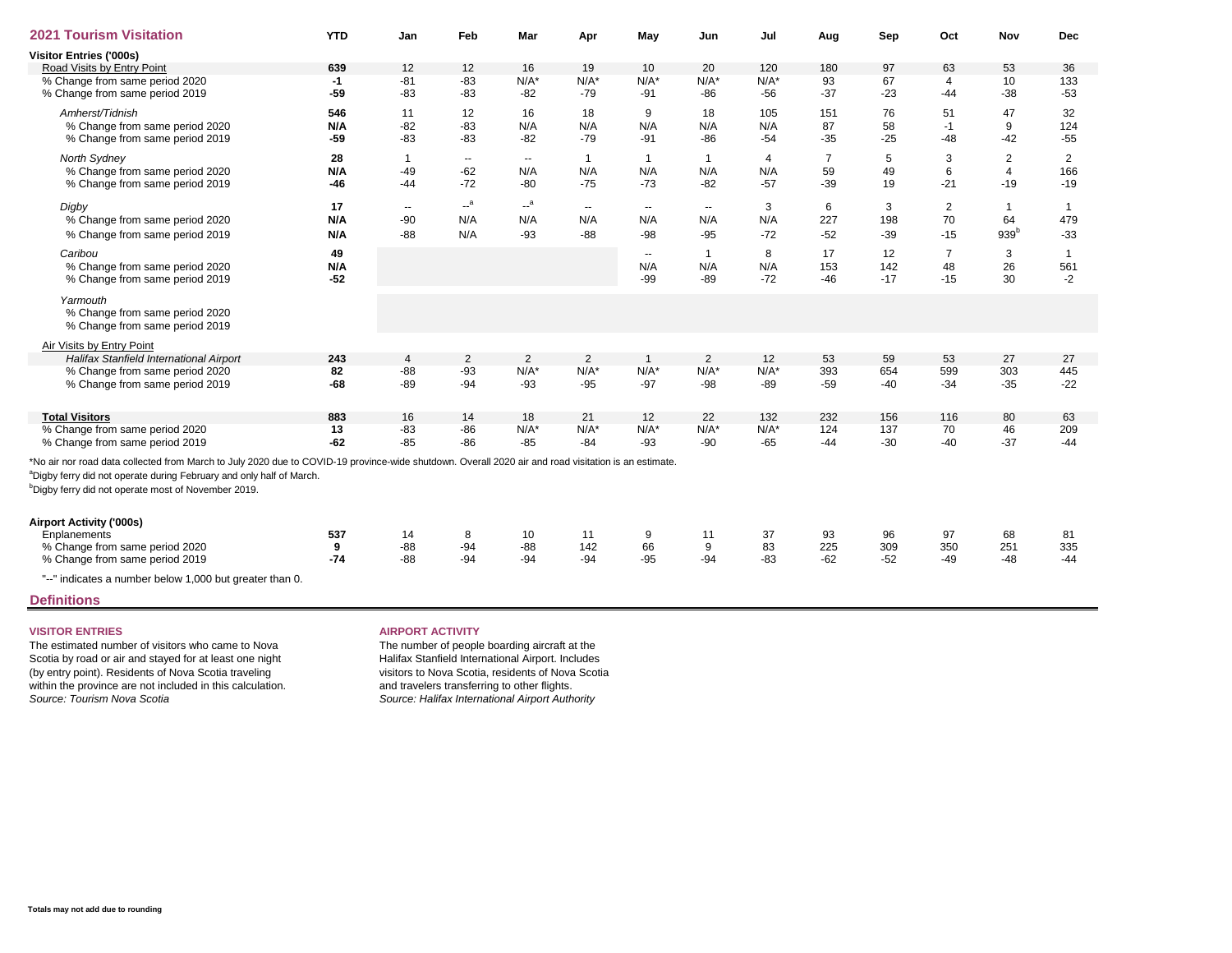|                                                                                                                                                                                                    | <b>YTD</b>                                           | Jan                                               | Feb                                                    | Mar                                                     | Apr                                                | May                                                       | Jun                                                          | Jul                                                     | Aug                                             | Sep                                            | Oct                                                        | Nov                                                              | Dec                                               |
|----------------------------------------------------------------------------------------------------------------------------------------------------------------------------------------------------|------------------------------------------------------|---------------------------------------------------|--------------------------------------------------------|---------------------------------------------------------|----------------------------------------------------|-----------------------------------------------------------|--------------------------------------------------------------|---------------------------------------------------------|-------------------------------------------------|------------------------------------------------|------------------------------------------------------------|------------------------------------------------------------------|---------------------------------------------------|
| <b>NS Accommodation Activity'</b>                                                                                                                                                                  |                                                      |                                                   |                                                        |                                                         |                                                    |                                                           |                                                              |                                                         |                                                 |                                                |                                                            |                                                                  |                                                   |
| <b>Fixed Roof Accommodations</b><br><b>South Shore</b>                                                                                                                                             |                                                      |                                                   |                                                        |                                                         |                                                    |                                                           |                                                              |                                                         |                                                 |                                                |                                                            |                                                                  |                                                   |
| Occupancy Rate (%)<br>% Point Change from same period 2020<br>% Point Change from same period 2019<br>Room Nights Sold ('000s)<br>% Change from same period 2020<br>% Change from same period 2019 | 45<br>13<br>$\mathbf{1}$<br>154<br>52<br>$-12$       | 27<br>6<br>5<br>6<br>15<br>$\overline{2}$         | 34<br>5<br>0<br>$\overline{7}$<br>10<br>$-13$          | 37<br>17<br>5<br>9<br>106<br>-3                         | 30<br>12<br>3<br>$\overline{7}$<br>181<br>$-7$     | 20<br>3<br>$-12$<br>5<br>47<br>$-59$                      | 34<br>11<br>$-13$<br>11<br>71<br>$-43$                       | 56<br>19<br>-6<br>21<br>54<br>$-20$                     | 74<br>23<br>$\Omega$<br>28<br>44<br>-8          | 66<br>29<br>$\overline{4}$<br>24<br>76<br>$-4$ | 55<br>18<br>11<br>18<br>56<br>12                           | 41<br>6<br>9<br>11<br>20<br>22                                   | 28<br>$\mathbf 0$<br>5<br>8<br>27<br>28           |
| <b>Halifax Metro</b>                                                                                                                                                                               |                                                      |                                                   |                                                        |                                                         |                                                    |                                                           |                                                              |                                                         |                                                 |                                                |                                                            |                                                                  |                                                   |
| Occupancy Rate (%)<br>% Point Change from same period 2020<br>% Point Change from same period 2019<br>Room Nights Sold ('000s)<br>% Change from same period 2020<br>% Change from same period 2019 | 42<br>10<br>$-25$<br>903<br>44<br>$-41$              | 23<br>$-23$<br>$-20$<br>40<br>$-53$<br>$-47$      | 29<br>$-24$<br>$-22$<br>45<br>$-49$<br>-44             | 28<br>$-7$<br>$-35$<br>50<br>$-17$<br>$-55$             | 28<br>6<br>$-36$<br>50<br>74<br>$-54$              | 18<br>-5<br>$-41$<br>34<br>6<br>$-75$                     | 24<br>$\mathbf{1}$<br>$-48$<br>42<br>24<br>$-73$             | 48<br>21<br>$-33$<br>89<br>92<br>$-51$                  | 76<br>42<br>-8<br>142<br>142<br>$-23$           | 72<br>40<br>$-16$<br>131<br>139<br>$-15$       | 57<br>26<br>$-19$<br>107<br>96<br>$-23$                    | 52<br>22<br>$-12$<br>94<br>85<br>$-17$                           | 41<br>23<br>$-3$<br>78<br>147<br>$-4$             |
| <b>Eastern Shore</b>                                                                                                                                                                               |                                                      |                                                   |                                                        |                                                         |                                                    |                                                           |                                                              |                                                         |                                                 |                                                |                                                            |                                                                  |                                                   |
| Occupancy Rate (%)<br>% Point Change from same period 2020<br>% Point Change from same period 2019<br>Room Nights Sold ('000s)<br>% Change from same period 2020<br>% Change from same period 2019 | 30<br>$\mathbf{2}$<br>-3<br>11<br>$\mathbf 0$<br>-38 | 18<br>5<br>$\overline{7}$<br>--<br>$-55$<br>$-43$ | 9<br>$-10$<br>$-1$<br>$\sim$<br>$-73$<br>$-54$         | 10<br>$-1$<br>0<br>--<br>$-43$<br>$-50$                 | 18<br>11<br>5<br>$\sim$<br>44<br>$-45$             | 13<br>3<br>$-7$<br>$\overline{\phantom{a}}$<br>6<br>$-77$ | 17<br>-3<br>$-17$<br>$\mathbf{1}$<br>$\overline{2}$<br>$-61$ | 28<br>$-5$<br>$-19$<br>$\overline{2}$<br>$-19$<br>$-50$ | 46<br>$\Omega$<br>-9<br>3<br>6<br>$-27$         | 41<br>8<br>$-1$<br>2<br>29<br>$-15$            | 41<br>$\overline{4}$<br>$\overline{4}$<br>2<br>20<br>$-12$ | 22<br>$-7$<br>$-2$<br>$\overline{\phantom{a}}$<br>$-24$<br>$-44$ | 17<br>$-2$<br>$\mathbf 5$<br>--<br>$-51$<br>$-56$ |
| <b>Cape Breton</b>                                                                                                                                                                                 |                                                      |                                                   |                                                        |                                                         |                                                    |                                                           |                                                              |                                                         |                                                 |                                                |                                                            |                                                                  |                                                   |
| Occupancy Rate (%)<br>% Point Change from same period 2020<br>% Point Change from same period 2019<br>Room Nights Sold ('000s)<br>% Change from same period 2020<br>% Change from same period 2019 | 40<br>13<br>$-11$<br>278<br>45<br>$-36$              | 23<br>-4<br>$-4$<br>10<br>$-15$<br>$-19$          | 31<br>$-5$<br>$-12$<br>11<br>$-22$<br>$-34$            | 36<br>12<br>$-4$<br>14<br>43<br>$-22$                   | 30<br>21<br>$-5$<br>12<br>367<br>$-27$             | 12<br>$\mathbf 0$<br>$-22$<br>6<br>20<br>$-79$            | 21<br>$\overline{4}$<br>$-25$<br>15<br>24<br>$-68$           | 41<br>11<br>$-27$<br>36<br>45<br>$-49$                  | 65<br>27<br>$-14$<br>57<br>67<br>$-30$          | 58<br>27<br>$-3$<br>47<br>77<br>$-22$          | 56<br>15<br>$-1$<br>38<br>24<br>$-26$                      | 43<br>16<br>$\overline{4}$<br>18<br>53<br>$-1$                   | 32<br>13<br>$\overline{2}$<br>13<br>71<br>5       |
| <b>Northumberland Shore</b>                                                                                                                                                                        |                                                      |                                                   |                                                        |                                                         |                                                    |                                                           |                                                              |                                                         |                                                 |                                                |                                                            |                                                                  |                                                   |
| Occupancy Rate (%)<br>% Point Change from same period 2020<br>% Point Change from same period 2019<br>Room Nights Sold ('000s)<br>% Change from same period 2020<br>% Change from same period 2019 | 43<br>13<br>$\mathbf{1}$<br>141<br>43<br>$-25$       | 25<br>-5<br>-3<br>6<br>$-23$<br>$-19$             | 31<br>$-4$<br>$-2$<br>$\overline{7}$<br>$-20$<br>$-17$ | 34<br>8<br>$-5$<br>8<br>25<br>$-20$                     | 28<br>16<br>$-7$<br>$\overline{7}$<br>166<br>$-26$ | 25<br>13<br>$-10$<br>6<br>114<br>$-65$                    | 36<br>14<br>$\overline{7}$<br>11<br>69<br>$-43$              | 51<br>19<br>$\overline{7}$<br>20<br>82<br>$-32$         | 70<br>29<br>$\overline{7}$<br>24<br>68<br>$-17$ | 66<br>30<br>$\overline{7}$<br>20<br>71<br>$-1$ | 52<br>14<br>$\Omega$<br>16<br>34<br>$-7$                   | 47<br>10<br>$\mathbf{1}$<br>11<br>29<br>-3                       | 20<br>-5<br>$-12$<br>5<br>$-21$<br>$-45$          |
| Bay of Fundy & Annapolis Valley                                                                                                                                                                    |                                                      |                                                   |                                                        |                                                         |                                                    |                                                           |                                                              |                                                         |                                                 |                                                |                                                            |                                                                  |                                                   |
| Occupancy Rate (%)<br>% Point Change from same period 2020<br>% Point Change from same period 2019<br>Room Nights Sold ('000s)<br>% Change from same period 2020<br>% Change from same period 2019 | 39<br>11<br>$-1$<br>251<br>49<br>$-24$               | 19<br>-5<br>-6<br>9<br>$-24$<br>$-26$             | 25<br>$-11$<br>$-7$<br>10<br>$-34$<br>$-22$            | 30<br>9<br>-6<br>13<br>41<br>$-20$                      | 26<br>14<br>$-7$<br>12<br>163<br>$-25$             | 16<br>$\mathbf{1}$<br>$-10$<br>8<br>17<br>$-71$           | 26<br>8<br>-6<br>17<br>76<br>$-52$                           | 48<br>18<br>3<br>33<br>70<br>$-35$                      | 64<br>23<br>10<br>45<br>61<br>$-20$             | 59<br>21<br>$-3$<br>39<br>65<br>-6             | 50<br>17<br>$\overline{1}$<br>31<br>63<br>5                | 43<br>13<br>$\mathbf 0$<br>20<br>44<br>$-1$                      | 31<br>14<br>$\overline{4}$<br>15<br>84<br>18      |
| Yarmouth & Acadian Shores                                                                                                                                                                          |                                                      |                                                   |                                                        |                                                         |                                                    |                                                           |                                                              |                                                         |                                                 |                                                |                                                            |                                                                  |                                                   |
| Occupancy Rate (%)<br>% Point Change from same period 2020<br>% Point Change from same period 2019<br>Room Nights Sold ('000s)<br>% Change from same period 2020<br>% Change from same period 2019 | 35<br>-1<br>-4<br>60<br>47<br>5                      | 21<br>-3<br>$-7$<br>2<br>$-11$<br>$-23$           | 20<br>$-17$<br>$-14$<br>3<br>$-35$<br>$-26$            | 26<br>$\overline{2}$<br>-6<br>4<br>75<br>$\overline{2}$ | 22<br>3<br>$-14$<br>3<br>266<br>$-25$              | 12<br>$-10$<br>$-24$<br>$\overline{2}$<br>58<br>$-60$     | 30<br>$\overline{7}$<br>-8<br>5<br>217<br>-6                 | 43<br>5<br>$-7$<br>$\overline{7}$<br>111<br>$-2$        | 63<br>16<br>9<br>10<br>118<br>31                | 56<br>19<br>3<br>8<br>74<br>20                 | 43<br>-3<br>6<br>$\overline{7}$<br>12<br>33                | 43<br>$-13$<br>$\overline{7}$<br>6<br>-9<br>50                   | 31<br>3<br>5<br>4<br>21<br>42                     |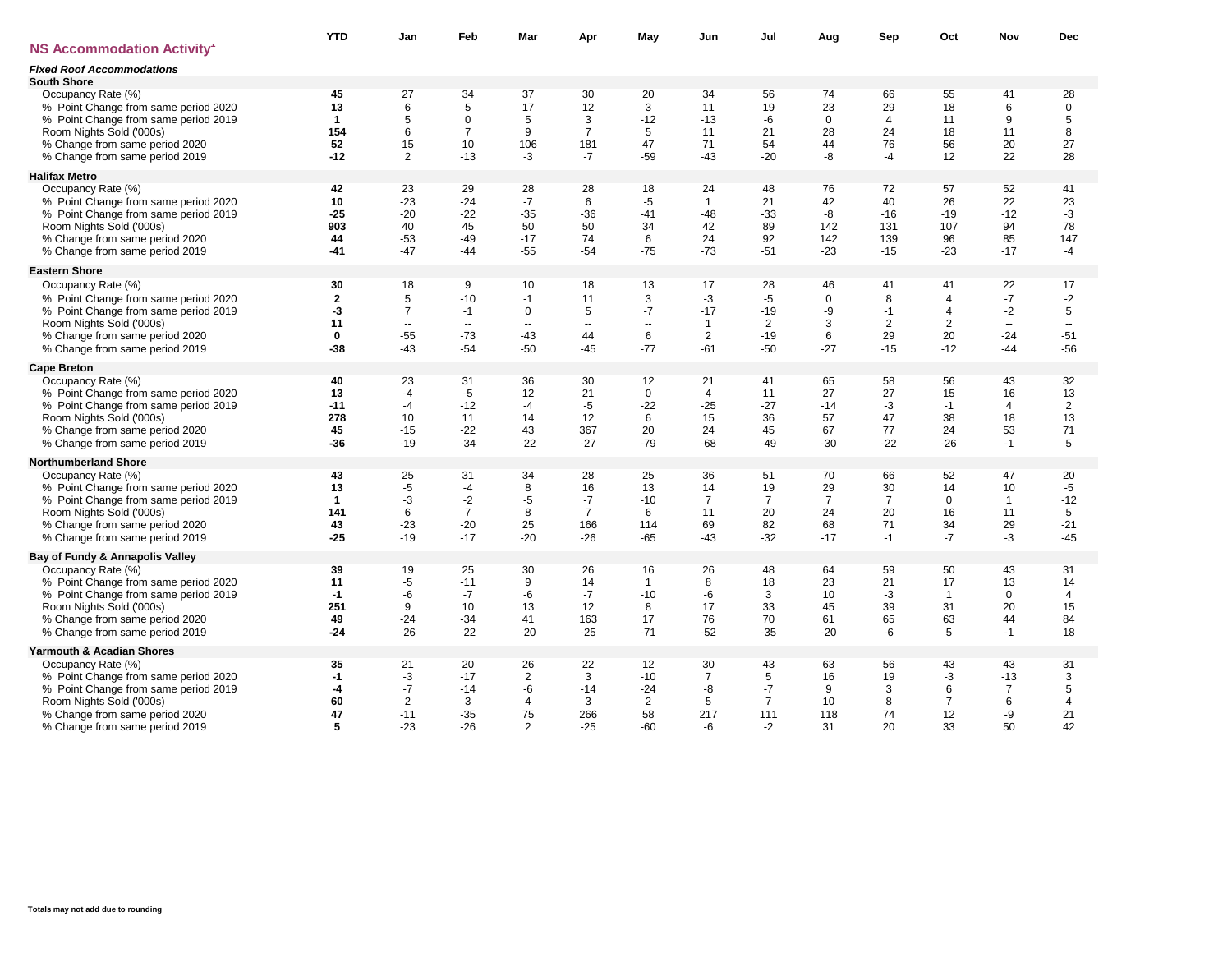|                                      | YTD   | Jan   | Feb   | Mar   | Apr   | May   | Jun   | Jul   | Aug         | Sep   | Oct   | Nov   | <b>Dec</b> |
|--------------------------------------|-------|-------|-------|-------|-------|-------|-------|-------|-------------|-------|-------|-------|------------|
| <b>Province</b>                      |       |       |       |       |       |       |       |       |             |       |       |       |            |
| Occupancy Rate (%)                   | 41    | 23    | 29    | 30    | 28    | 17    | 25    | 47    | 70          | 65    | 54    | 48    | 36         |
| % Point Change from same period 2020 |       | $-14$ | $-16$ |       | 10    | -1    |       | 17    | 32          | 32    | 20    |       | 16         |
| % Point Change from same period 2019 | $-13$ | $-12$ | $-15$ | $-20$ | $-21$ | $-26$ | $-25$ | $-17$ | $-3$        | -6    | -7    | -5    |            |
| Room Nights Sold ('000s)             | 1.797 | 73    | 83    | 98    | 90    | 61    | 101   | 208   | 309         | 272   | 219   | 161   | 122        |
| % Change from same period 2020       | 45    | $-41$ | $-40$ | 6     | 117   | 19    | 43    | 72    | 91          | 98    | 62    | 58    | 95         |
| % Change from same period 2019       | $-34$ | $-37$ | $-36$ | $-41$ | $-44$ | $-73$ | $-64$ | $-44$ | $-22$       | $-13$ | $-16$ | $-10$ | ÷          |
| <b>Province outside of Halifax</b>   |       |       |       |       |       |       |       |       |             |       |       |       |            |
| Occupancy Rate (%)                   | 40    | 22    | 28    | 33    | 27    | 16    | 27    | 46    | 66          | 60    | 52    | 43    | 29         |
| % Point Change from same period 2020 |       | -3    | -6    | 10    | 16    |       |       | 14    | 24          | 25    | 14    |       |            |
| % Point Change from same period 2019 |       | -3    |       | - 3   | -5    | $-14$ | $-11$ | -8    | $\mathbf 0$ |       |       |       |            |
| Room Nights Sold ('000s)             | 894   | 33    | 38    | 48    | 40    | 27    | 59    | 119   | 166         | 141   | 112   | 67    | 44         |
| % Change from same period 2020       | 46    | $-16$ | $-22$ | 49    | 212   | 40    | 60    | 60    | 62          | 71    | 38    | 32    | 42         |
| % Change from same period 2019       | $-25$ | $-19$ | $-24$ | $-17$ | $-23$ | $-70$ | $-53$ | $-37$ | $-20$       | $-10$ | -8    |       |            |

<sup>1</sup>Data reported when accommodation reporting rate is 85% - subject to change as reporting rate increases.

"--" indicates a number below 1,000 but above 0.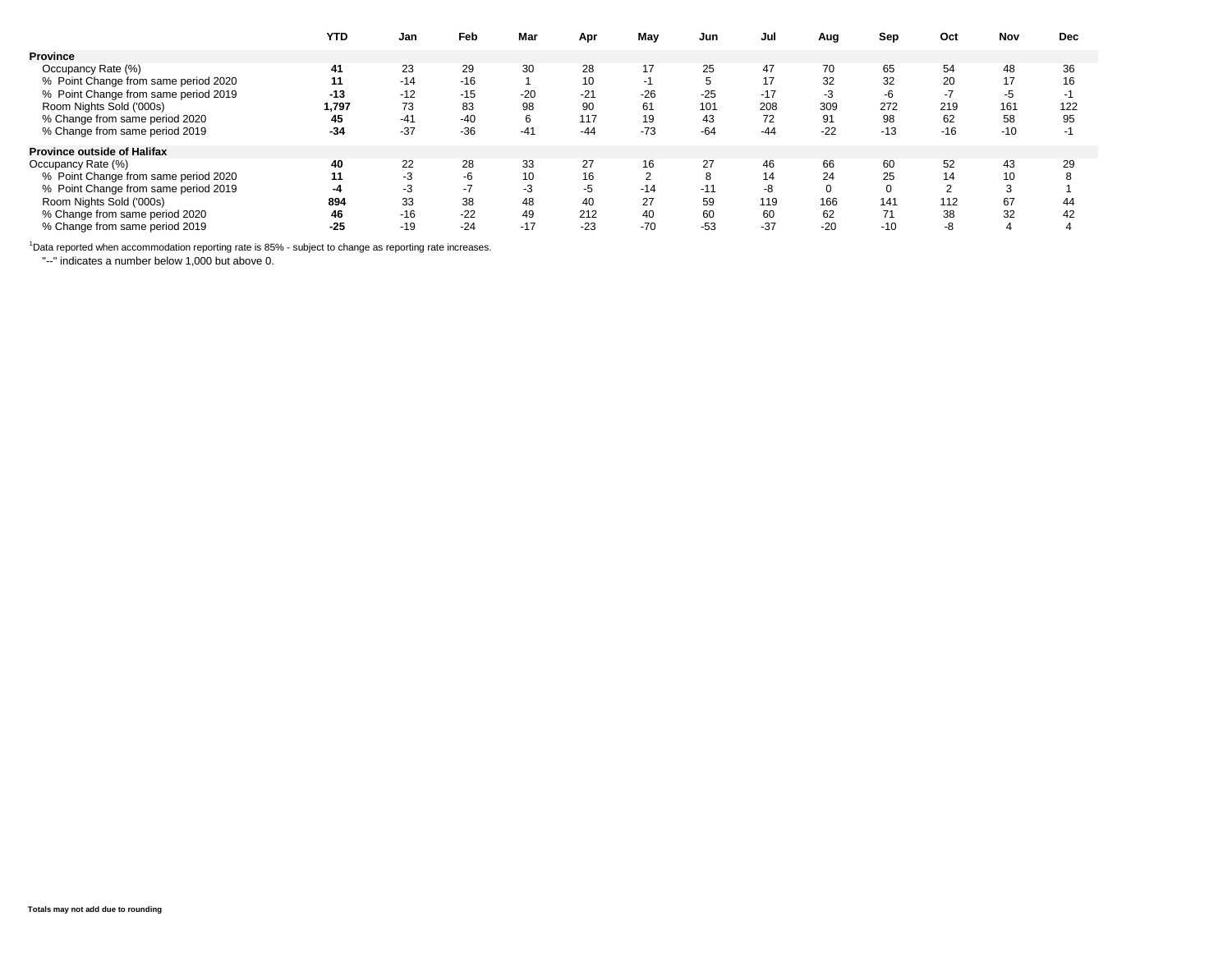|                                                                                                                                                                                     | <b>YTD</b>          | Jan                  | Feb                   | Mar                  | Apr                  | May                                       | Jun                              | Jul                            | Aug                           | Sep                                    | Oct                                    | Nov                        | <b>Dec</b>               |
|-------------------------------------------------------------------------------------------------------------------------------------------------------------------------------------|---------------------|----------------------|-----------------------|----------------------|----------------------|-------------------------------------------|----------------------------------|--------------------------------|-------------------------------|----------------------------------------|----------------------------------------|----------------------------|--------------------------|
| <b>Average Room Rate</b><br>Average Room Rate (\$) Nova Scotia<br>% Change from same period 2020<br>% Change from same period 2019                                                  | 116<br>5<br>$-21$   | 91<br>$-27$<br>$-25$ | 97<br>$-21$<br>$-22$  | 97<br>$-20$<br>$-24$ | 93<br>-9<br>$-30$    | 87<br>$-9$<br>$-44$                       | 95<br>-6<br>$-39$                | 113<br>3<br>$-29$              | 127<br>16<br>$-23$            | 134<br>25<br>$-18$                     | 128<br>23<br>$-13$                     | 121<br>23<br>$-7$          | 116<br>24<br>$-5$        |
| Average Room Rate (\$) HRM<br>% Change from same period 2020<br>% Change from same period 2019                                                                                      | 116<br>4<br>$-25$   | 89<br>$-31$<br>$-30$ | 96<br>$-25$<br>$-26$  | 94<br>$-25$<br>$-29$ | 88<br>$-14$<br>$-36$ | 87<br>-9<br>$-48$                         | 89<br>$-11$<br>$-47$             | 108<br>$\mathbf 0$<br>$-36$    | 127<br>20<br>$-27$            | 138<br>33<br>$-22$                     | 132<br>27<br>$-17$                     | 125<br>27<br>-9            | 118<br>29<br>$-7$        |
| Average Room Rate (\$) Rest of Province<br>% Change from same period 2020<br>% Change from same period 2019                                                                         | 114<br>6<br>$-7$    | 96<br>$-14$<br>$-13$ | 101<br>$-11$<br>$-14$ | 102<br>-8<br>$-12$   | 103<br>5<br>$-10$    | 88<br>$-10$<br>$-26$                      | 103<br>$\mathbf{1}$<br>$-15$     | 121<br>10<br>$-8$              | 127<br>8<br>-9                | 127<br>12<br>$-2$                      | 121<br>15<br>1                         | 115<br>15<br>$\mathbf 0$   | 111<br>16<br>$\mathbf 0$ |
| Campground Activity*<br>Short-Term Occupancy Rate (%)<br>% Point Change from same period 2020<br>% Point Change from same period 2019                                               | 27<br>N/A<br>$-1$   |                      |                       |                      |                      | $\overline{\phantom{a}}$<br>N/A<br>$-10$  | 18<br>$\overline{7}$<br>$\Omega$ | 33<br>6<br>$-7$                | 40<br>$\overline{7}$<br>$-10$ | 24<br>$\overline{7}$<br>$\overline{7}$ | 15<br>$\overline{2}$<br>$\overline{4}$ |                            |                          |
| Short-Term Site Nights Sold ('000s)<br>% Change from same period 2020<br>% Change from same period 2019                                                                             | 228<br>N/A<br>$-28$ |                      |                       |                      |                      | $\overline{\phantom{a}}$<br>N/A<br>$-100$ | 28<br>100<br>$-31$               | 66<br>28<br>$-33$              | 79<br>33<br>$-33$             | 42<br>51<br>18                         | 13<br>70<br>11                         |                            |                          |
| Total Occupancy Rate (%)<br>% Point Change from same period 2020<br>% Point Change from same period 2019                                                                            | 50<br>N/A<br>-3     |                      |                       |                      |                      | 42<br>N/A<br>3                            | 47<br>$\overline{c}$<br>$-2$     | 54<br>$\overline{2}$<br>-8     | 59<br>3<br>$-9$               | 47<br>$-1$<br>$\mathbf 0$              | 37<br>$-7$<br>-4                       |                            |                          |
| Total Site Nights Sold ('000s)<br>% Change from same period 2020<br>% Change from same period 2019<br>*Campgrounds closed during May 2020 due to Covid-19 provincial-wide shutdown. | 641<br>N/A<br>$-33$ |                      |                       |                      |                      | 19<br>N/A<br>$-76$                        | 116<br>23<br>$-34$               | 163<br>$\overline{7}$<br>$-32$ | 179<br>12<br>$-30$            | 121<br>$\mathbf 0$<br>$-22$            | 43<br>14<br>$-28$                      |                            |                          |
| <b>Sharing Economy*</b>                                                                                                                                                             |                     |                      |                       |                      |                      |                                           |                                  |                                |                               |                                        |                                        |                            |                          |
| Room Nights Booked ('000s)<br>% Change from same period 2020<br>% Change from same period 2019<br>AirDNA's 2020 updates reflected in the Sharing Economy data.                      | 393<br>22<br>$-19$  | 15<br>$-18$<br>10    | 17<br>$-16$<br>36     | 21<br>6<br>22        | 22<br>32<br>$-1$     | 21<br>17<br>$-40$                         | 29<br>12<br>$-42$                | 54<br>10<br>$-35$              | 65<br>17<br>$-33$             | 54<br>56<br>$-17$                      | 46<br>57<br>5                          | 25<br>41<br>$\overline{7}$ | 23<br>40<br>$-6$         |

"--" indicates a number below 1,000 but above 0.

# **Definitions**

# **ACCOMMODATION ACTIVITY AVERAGE ROOM RATE SHARING ECONOMY**

Accommodation Activity is available provincially, or broken-down by the seven tourism areas. *Source: Tourism Nova Scotia*

**Room-Nights Sold:** Estimated number of units sold each month; calculated based on reports submitted by all registered fixed-roof accommodations (i.e., hotels, B&Bs, etc.) in Nova Scotia. A unit is normally one room. However, a cottage or suite containing two bedrooms or more is considered one rentable unit. At least 85% of registered units available in each region must report before releasing the estimated room-nights sold. Estimates use the occupancy rate of the reporting properties to project room-nights sold for all available units.

**Occupancy Rate:** The percentage of estimated units that are occupied (sold) out of those available in the province. This rate is based on reports submitted by all registered fixed-roof accommodations (i.e., hotels, B&Bs, etc.) in Nova Scotia.

*Data includes Nova Scotians and people staying for nontourism purposes* **Totals may not add due to rounding**

### Disclaimer

All information contained in this document as well as in CBRE Limited ("CBRE") publications, or otherwise provided by CBRE is designed as a reference and a management tool for the internal use of companies and agencies involved in the travel and tourism industry. Reproduction and quotation in documents and matters relating to provision of third party consulting advice, business planning, solicitation of public funds, debt and equity financing, litigation, property tax or other legal and financial matters is NOT PERMITTED without the written permission of CBRE. Quotation and reproduction of this material is permitted otherwise ONLY if credited to CBRE and referencing our disclaimer as follows: Source: CBRE Limited with reproduction and use of information subject to CBRE Limited Disclaimer / Terms of Use as detailed at www.cbre.ca

Users of this information are advised that CBRE Limited does not represent the information contained herein to be definitive or all-inclusive. CBRE Limited believes the information to be reliable, but is not responsible for errors or omissions.

Source: CBRE Hotels Trends in the Hotel Industry National Market Report

An estimate of room nights sold through two leading sharing economy platforms. *Source: AirDNA*